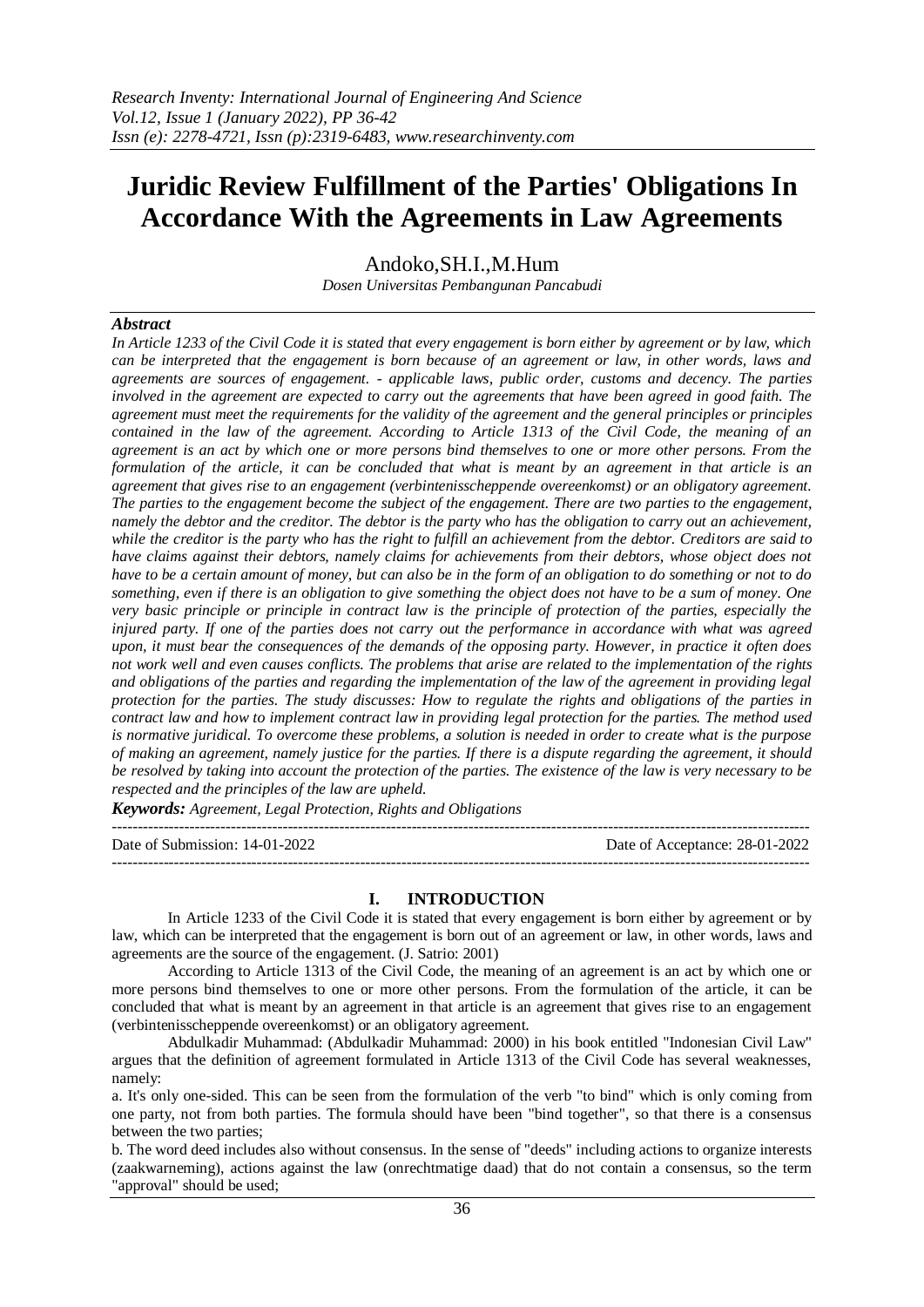c. The definition of agreement is too broad. The definition of an agreement also includes a marriage agreement which is regulated in the field of family law, even though what is meant is the relationship between debtors and creditors regarding assets. Agreements regulated in Book III of the Civil Code actually only include agreements that are material, not personal;

d. Without mentioning goals or having unclear goals. In the formulation of Article 1313 of the Civil Code, there is no mention of the purpose of entering into an agreement, so it is not clear what the parties are binding themselves for. According to Subekti, an engagement is defined as a legal relationship (regarding property assets) between two or more people in which the party one has the right to demand something from the other party and which gives the right to one party to demand something from the other party and the other is obliged to fulfill that demand.

According to R. Setiawan (R. Setiawan: 1999) the formulation contained in Article 1313 of the Civil Code is not only incomplete but also very broad. The formulation is said to be incomplete because it only concerns the approval of "deeds" so it includes voluntary representation (zaakwaarneming) and unlawful acts (onrechtmatigedaad). In this regard, he proposes to make improvements regarding the definition of the agreement, namely to become:

a. The act must be interpreted as a legal act, namely the act of a legal subject aimed at causing legal consequences that are intentionally desired by the legal subject.

b. Adding the words "or more bind themselves" in Article 1313 of the Civil Code.

Based on the weaknesses contained in the provisions of Article 1313 of the Civil Code, several legal experts have tried to formulate a more complete understanding of the agreement, including: some of them (the debtor or debtors) commit themselves to demanding certain ways towards other parties, who are entitled to such an attitude. Then by quoting Pitlo's opinion. (Ridwan Khairandy: 2012)

Article 1320 of the Civil Code has regulated the conditions for the validity of an agreement, including:

- 1. Agree on those who bind themselves
- 2. The ability to make an engagement
- 3. A certain thing
- 4. A lawful cause

The Civil Code, i.e. there is no valid agreement if the agreement was given by mistake, or obtained by coercion or fraud.. Abdulkadir Muhammad used the term agreement of will between the parties who made the agreement (consensus) for the terms of this agreement. Consent of the will is an agreement, according to the agreement between the parties regarding the subject matter of the agreement, what is desired by one party is also desired by the other party. Prior to an agreement, usually the parties hold negotiations (negotiation) in which one party informs the other party about the object of the agreement and its conditions, then the other party also states his will so that an agreement is reached.

The will can be expressed either freely or tacitly, but the intent is to agree with what the parties want. The consent of the will is free, meaning that there is no coercion and pressure from any party and is based on the voluntary will of the parties.

In terms of consent, the will also includes the absence of mistakes and deception. Based on the provisions of Article 1324 of the Civil Code, it is explained that there is no coercion if the person who commits the act is not under threat, either by physical violence or by means of intimidation, for example, will reveal a secret so that the person is forced to agree. agreement. The legal consequence of the absence of an agreement of will (because of coercion, oversight, or fraud) is that the agreement can be requested for its cancellation to the Judge.

According to the provisions of Article 1454 of the Civil Code, that cancellation can be requested within a grace period of 5 (five) years, in the case of coercion it is calculated from the day the coercion stops, and in the case of an oversight and fraud, it is calculated from the day the error and fraud is discovered. . The legal consequence of the absence of an agreement of will (because of coercion, oversight, or fraud) is that the agreement can be requested for its cancellation to the Judge. (R. Subekti: 1986)

In the business world, the agreement has a very important role as a guide, guide, evidence for the parties. In general, the agreement is: The agreement of the parties on something that gives birth to a legal engagement / relationship, gives rise to rights and obligations, if it is not carried out as agreed, there will be sanctions. Engagement is a legal relationship between two people or two parties based on which one party has the right to demand something from the other party and the other party is obliged to fulfill that claim. Thus an agreement in the form of an agreement is essentially binding. Generally, an agreement begins with a difference or unequal interest between the parties, and the formulation of the contractual relationship generally begins with a negotiation process between the parties. So that with the existence of an agreement, these differences are accommodated and then framed with legal instruments so that they are binding on both parties.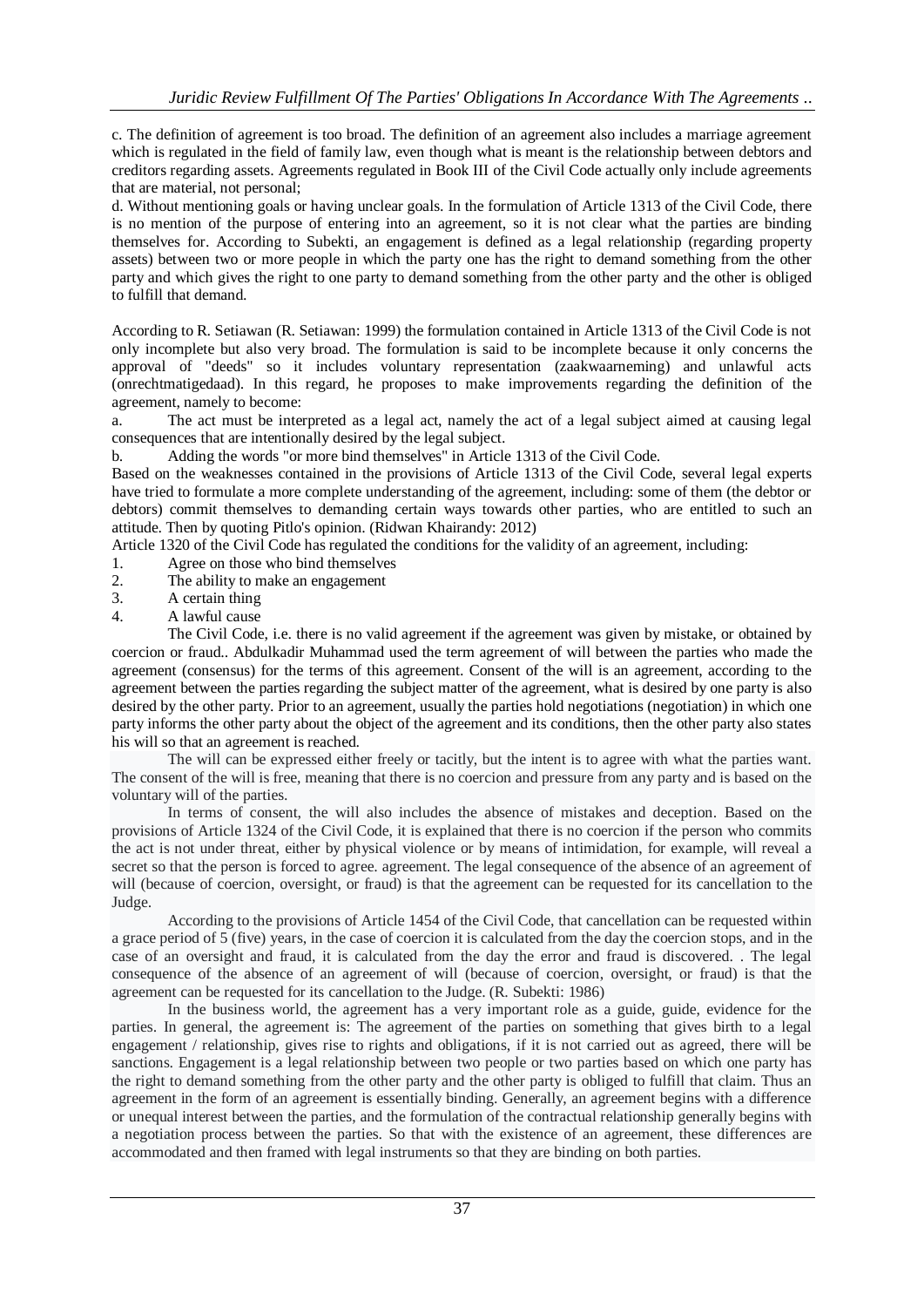The agreement must not conflict with applicable laws, public order, customs and decency. Article 1320 of the Civil Code, conditions for a valid agreement: Agree of the parties, the skills of the parties, certain objects and lawful causes. Terms 1 and 2 are called subjective conditions, because they involve the subject making the agreement. If these conditions are not met, the result is that the agreement can be canceled (vernietigbaar), by the parties concerned. Conditions 3 and 4 are called objective conditions, which relate to the object of the agreement. Consequence

If the objective conditions are not met, then the agreement is null and void, meaning that the agreement was deemed to have never existed from the start. For example, if the agreement is contrary to the law, public order and decency. (Wirjono Projodikoro: 1991)

In an agreement, besides having to pay attention to the legal requirements of an agreement, it must also be based on several general principles or principles contained in contract law, namely: the principle of freedom of contract, the principle of consensualism, the principle of pacta sunt servanda, the principle of good faith, the principle of personality (personality), the principle of trust. , the principle of legal equality, the principle of balance, the principle of morality, the principle of propriety, the principle of habit, the principle of protection, and others. Before an agreement is signed, it generally begins with a negotiation process between the parties. In making an agreement there are several things that must be considered: Understanding of the legal provisions of the agreement, the expertise of the parties in making the agreement, the arrangement of rights and obligations, the consequences that arise in an agreement. In contract law the principles of contract law must be applied, this is necessary in order to avoid disputes or disputes in the future. (Salim H.S: 2003)

The agreement gives birth to an engagement that has legal consequences for the parties. The legal consequences are in the form of reciprocal rights and obligations between the parties. One source of contract law in Indonesia is the Civil Code. Article 1338 paragraph 1 of the Civil Code which reads: "All agreements made legally apply as law for those who make them". This shows that the contract law system in Indonesia adheres to an open system. An open system means that the parties are free to enter into an agreement with anyone, determine the terms, its implementation, or in written or oral form, etc.

With the agreement will give rise to rights and obligations for each party who makes the agreement. The parties will be bound to comply with the contents of the agreement that has been made. In the business world, the agreement is very important as a guide, guide, evidence for the parties. With a good agreement, it is expected to prevent disputes from occurring, in the future, because everything is clearly regulated. If there is a dispute in the future, it can help in resolving it. The agreement can provide guarantees and legal certainty for the parties. With the agreement, it is hoped that the parties involved in it can carry out in accordance with the agreed agreements, doing so in good faith.

The benchmark for the implementation of an agreement can be seen the extent to which the parties carry out their rights and obligations properly. However, in practice it often does not work well and even causes conflicts. The problems that arise relate to the rights and obligations of the parties and regarding the implementation of the law of the agreement in providing legal protection for the parties. The parties often do not carry out their respective rights and obligations. This kind of thing requires legal means to solve it. The existence of the law is very necessary to be respected and the principles of the law are upheld.

To overcome these problems, a solution is needed in order to create what is the purpose of making an agreement, namely justice for the parties. By implementing the rights and obligations of the parties, it means that the substance of the agreement has been carried out based on a firm belief or belief. With the background described above, the authors want to know and discuss more deeply about: How to regulate the rights and obligations of the parties in the law of the agreement and how to implement the law of the agreement in providing legal protection for the parties.

#### **II. Research Method**

This research uses a normative juridical approach, namely by taking an inventory, reviewing and analyzing and understanding the law as a set of regulations or positive norms in the legal system that regulates human life1. Specifications This research is a descriptive analytical research which is a research to describe the flow of scientific communication.

#### **III. Research Results and Discussion**

#### **1. Making a valid contract according to the Civil Code**

Contracts made legally between the parties must of course be in accordance with the applicable legal provisions, so that the contract can be implemented in accordance with the objectives of the parties in making the contract and the contract is binding as law for the parties. Article 1338 paragraph (1) of the Civil Code states that all agreements made legally apply as law for those who make them. An agreement cannot be withdrawn other than by agreement of both parties, or for reasons that are stated by law to be sufficient for that. An agreement must be carried out in good faith.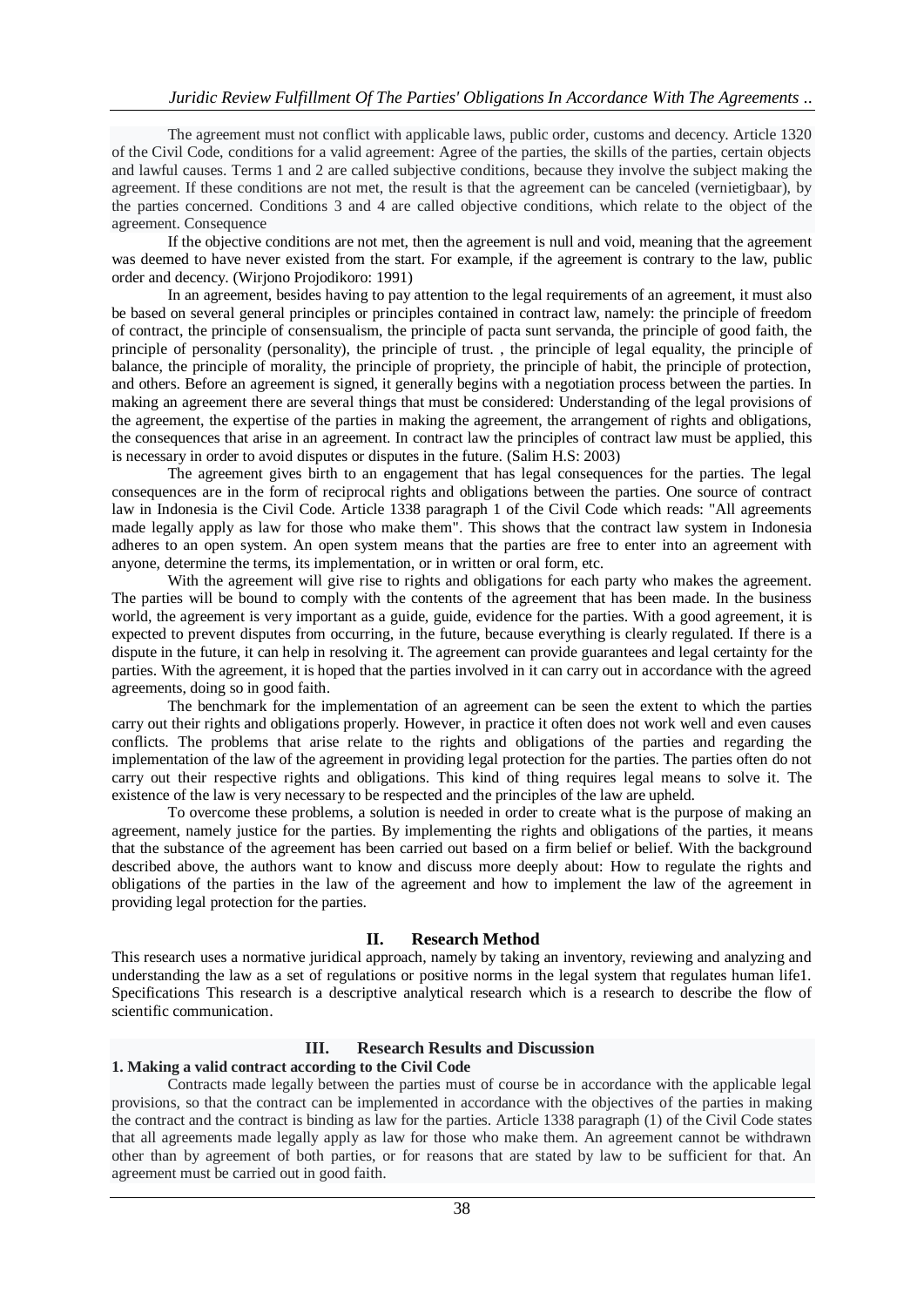Article 1339: An agreement is not only binding for things that are expressly stated in it, but also for everything which according to the nature of the agreement, is required by propriety, custom or law.

Making contracts must be based on the principle of good faith and promises must be kept so that the contract can be implemented by taking into account the rights and obligations of the parties and providing mutual benefits and advantages. Legal certainty in the contract is a manifestation of an agreement to mutually keep promises that have been mutually agreed upon. The good faith of the parties before making a contract is a very principle thing to prevent disputes due to between the parties who do not carry out their obligations.

A contract begins with a difference or dissimilarity of interest between the parties. The formulation of the contractual relationship generally begins with a negotiation process between the parties. Through negotiations, the parties seek to create forms of agreement to bring together what they want (interests through the bargaining process). (Agus Yudha Hernoko: 2008)

In general, business contracts actually start from different interests that are tried to be reconciled through contracts. Through the contract, these differences are accommodated and then framed with legal instruments so that they are binding on the parties. In a business contract, questions regarding the issue of certainty and justice will actually be achieved if the differences that exist between the parties are accommodated through a contractual relationship mechanism that works proportionally. (7Lukman Santoso: 20212)

The agreement in the contract is actually based on the idea that there is a need for legal certainty and legal protection of rights between the parties that must be fulfilled through the implementation of obligations. Legal action to make an agreement in a contract is carried out to ensure fair treatment for all parties bound in the contract made.

An important legal principle related to the validity of the agreement (contract) is the principle of freedom of contract. This means that the parties are free to make any agreement, whether there is an arrangement or there is no regulation and are free to determine the contents of the agreement themselves, but this freedom is not absolute because there are limitations, namely it must not conflict with the law, public order and morality. (Rachmadi Usman: 2012)

The legal arrangement of the engagement has an open system, meaning that a person can hold other individual rights (personlijk recht), other than those regulated by law. With this open system, everyone is free or can enter into an engagement or agreement that can lead to a legal relationship, whether or not it has been regulated by law. This means that the number of individual rights is not limited to what has been stated in the law, where everyone can exercise individual rights based on mutual agreement, as long as they do not conflict with the law (law), public order, decency and decency.

The nature of the openness of the law of engagement brings the understanding that everyone can exercise individual rights based on the principles of consensuality and freedom of contract, even though the individual rights created by him have not been regulated in law. Individual rights are relative, therefore their fulfillment can be regulated differently by each person, different from what is regulated in law.

#### **2. Fulfillment of Contract Rights and Obligations**

The fulfillment of rights as the implementation of obligations according to the agreement of the parties in the contract must be adhered to, considering that in making a contract the parties do it on the basis of the principle of freedom of contract, good faith and promises must be kept. The contract gives birth to an engagement that gives rise to legal consequences, the agreement of the parties is binding and this needs to be realized reciprocally between the parties to carry out their obligations as a legal act to fulfill the rights of each party.

The contract gives birth to rights and obligations because it is based on Article 1338 of the Civil Code and fulfills the requirements in Article 1320, so that the agreement made is a law or binding law for the parties to be implemented. If the parties do not carry out their obligations, the other party can be sued for breaking their promise to the contract made. Fulfillment of rights carried out as fulfillment of obligations according to the agreement of the parties in the contract is a legal act that can be accounted for because the contract is made by the party according to the agreement and the parties who make the contract are parties who are capable of carrying out legal actions including contracts made limited to certain things and the purpose of making a legal contract is based on good faith, namely for lawful causes.

If the parties do not carry out their obligations according to the contract made, Book III of the Civil Code regulates the compensation resulting from the breach of promise as regulated in Article 1243 of the Civil Code to Article 1252 of the Civil Code. Compensation for losses due to unlawful acts is regulated in Article 1365 of the Civil Code.

Civil procedura l law is a legal regulation that regulates how to ensure compliance with material civil law with the judge's order. It can also be said that civil procedural law is a legal regulation that determines how to guarantee the implementation of material civil law. More firmly it is said that civil procedural law is the law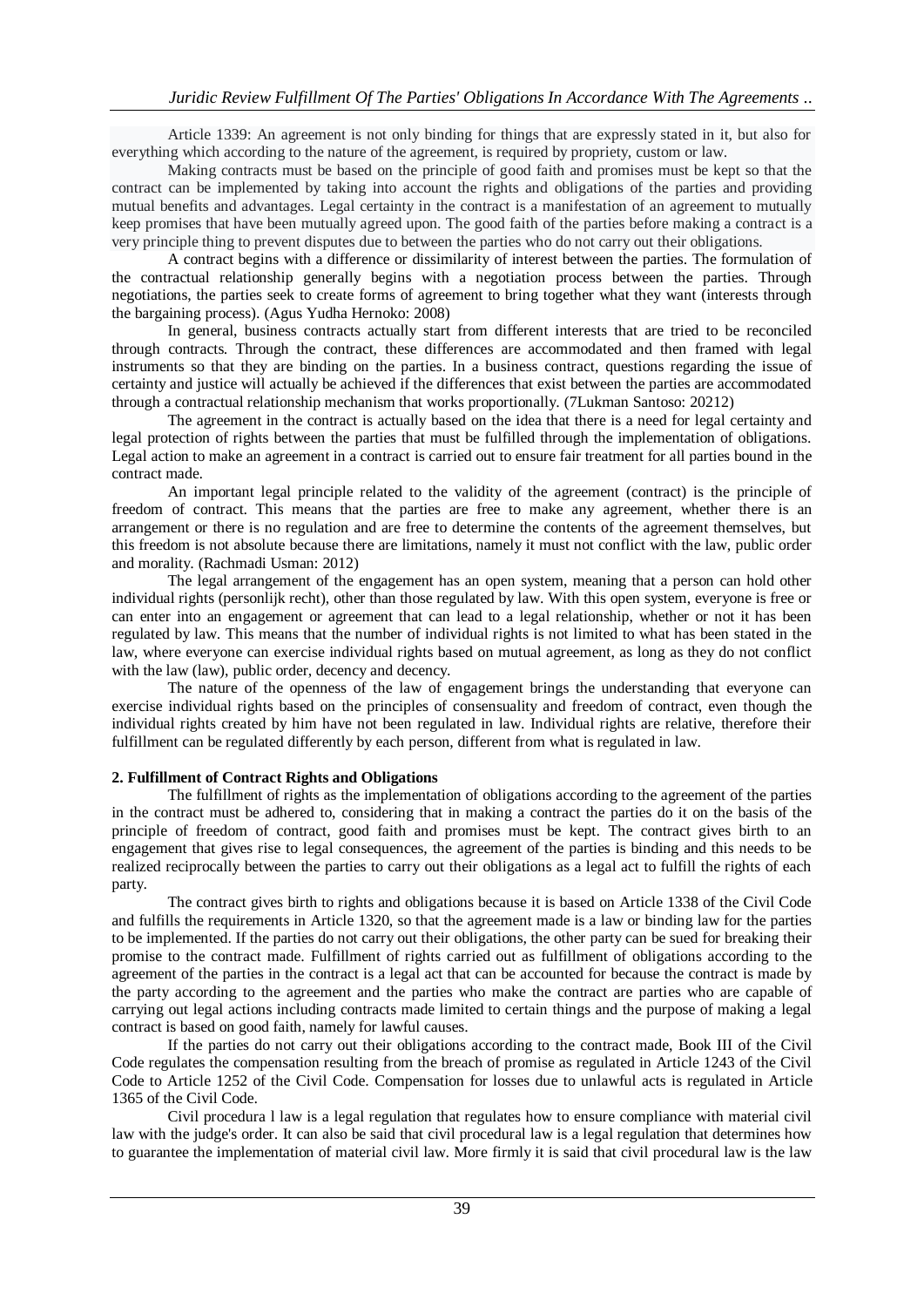that regulates how to submit and implement the decision. To file a claim for rights means to ask for legal protection for rights that have been violated by others. (Yulies Tiena Masriani: 2009)

Claims for rights are divided into two, namely:

1. The claim for rights based on the dispute that occurred, called a lawsuit in this kind of claim, there are at least two folded parties, namely the plaintiff (who filed a claim for rights) and the defendant (the person being sued), and

2. A claim for rights that does not contain a dispute is usually called an application in the second claim for rights, where there is only one party.

Civil procedural law includes three stages of action, namely as follows:

1. The preliminary stage, is the preparation leading to the determination or implementation.

2. In the determination stage, an examination of the event is held and at the same time the evidence and decision.

3. Implementation stage, the stage of holding the implementation of the decision.

The law that the event aims to protect a person's rights. Protection of a person's rights is provided by civil procedural law through civil courts. In a civil trial, the judge will determine what is true and which is not true after the examination and proof is complete. With this trial, of course, someone who controls or takes someone's rights against the law will be decided as the wrong party, therefore he is obliged to give back what has been controlled, to the legal right holder according to law. Thus, what is contained in material civil law can be carried out properly.

In addition to aiming to protect a person's rights, there is another goal which is the ultimate goal of civil procedural law, namely maintaining material law. In order to maintain material civil law, the civil procedural law functions to regulate how a person can file a claim for his rights, how the state through its apparatus gives and decides on civil cases that are brought to him. In other words, it can be stated that the function of civil procedural law is as a means to claim and defend one's rights.

Civil law, in essence, is a law that regulates the interests of one individual citizen with another individual citizen

The legal consequences due to a broken promise in carrying out obligations as the fulfillment of rights according to the agreement of the parties in the contract include things as described:

## **IV. RESPONSIBILITY**

sue; to sue, means (1) to accuse; complain (case); (2) demand (promise and so on); resurrect the things that have been; (3) rebuke loudly; refute. The term responsibility in the sense of liability can be interpreted as liability which is a translation of aansprakelijkheid and is a specific form of legal responsibility according to civil law. Liability refers to the position of a person or legal entity that is deemed to have to pay a compensation or compensation after a legal event.

## **V. UNLAWFUL ACTS**

Acts against the law in Indonesia normatively always refer to the provisions of Article 1365 of the Civil Code. The formulation of norms in this article is unique, unlike the provisions of other articles. The formulation of the norms of Article 1365 of the Civil Code is more of a normative structure than the substance of a complete legal provision. Therefore, the substance of the provisions of Article 1365 of the Civil Code requires materialization outside the Civil Code. Seen from the dimension of time.

This provision will "eternal" because it is only a structure. In other words, as a figure of speech that we already know, Article 1365 of the Civil Code is "unbreakable by heat, not weathered by rain". Acts against the law (onrechtmatigedaad) are the same as acts against the law (onwetmatigedaad). Acts against Indonesian law originating from Continental Europe are regulated in Article 1365 of the Civil Code to 1380 of the Civil Code.

These articles regulate the form of responsibility for unlawful acts which are divided into: First, responsibility not only for unlawful acts committed by oneself but also with regard to unlawful acts of other people and goods under their supervision. Article 1367 paragraph (1) of the Civil Code states: "a person is not only responsible for losses caused by his own actions but also due to the actions of people who are his dependents or caused by goods under his control. Second, unlawful acts against the human body and soul. Article 1370 of the Civil Code states that in the event of intentional murder or negligence, the husband or wife, children, parents of the victim, who usually earn a living from the victim's work, have the right to claim compensation which must be assessed according to the circumstances and wealth of both parties. Third, acts against the law against the good name.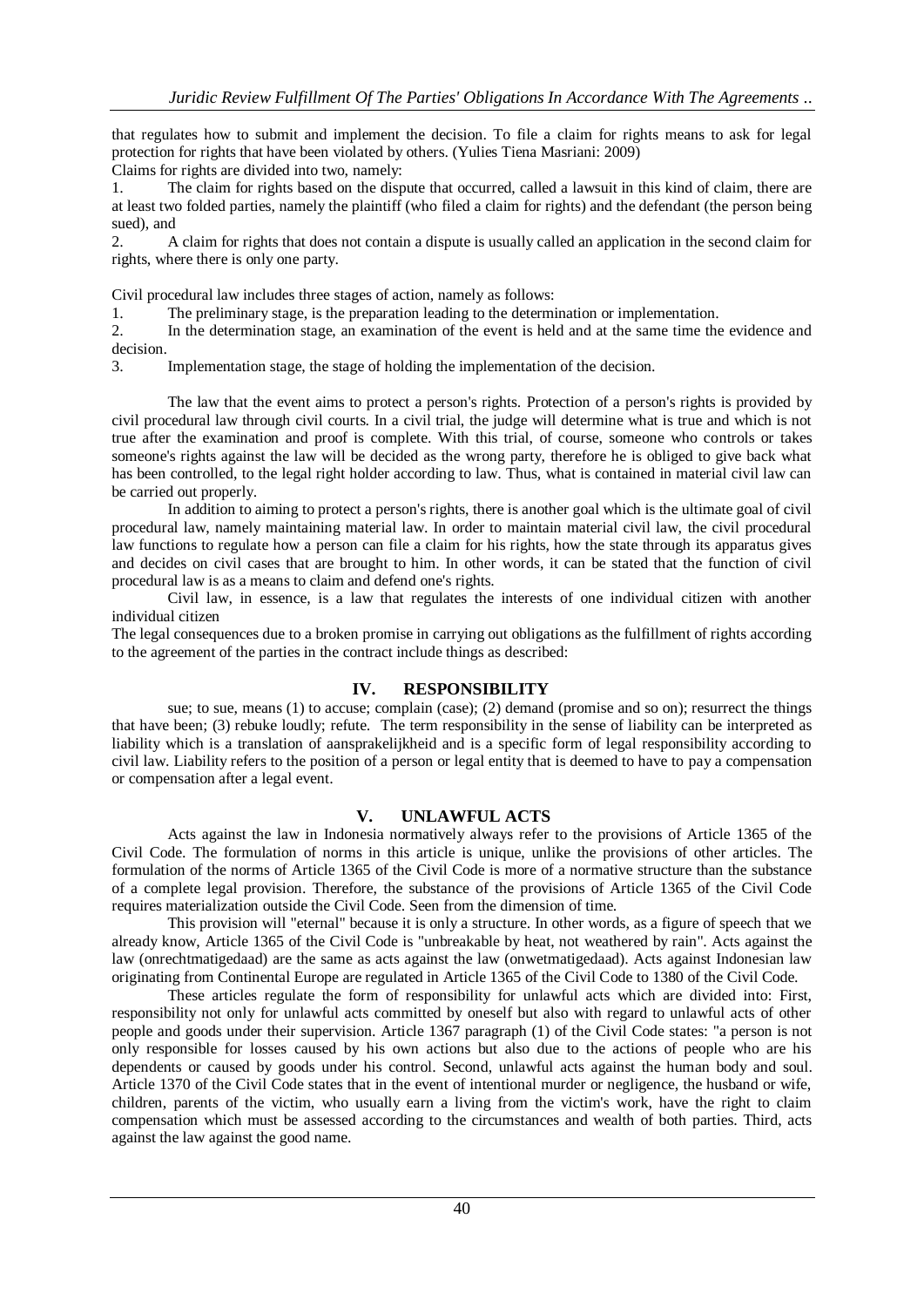The matter of humiliation in Article 1372 to Article 1380 of the Civil Code. Article 1372 states that claims for insults are aimed at obtaining compensation and restoring good names, in accordance with the positions and circumstances of the parties.

## **VI. COMPENSATION**

Compensation, namely compensation for losses suffered (a debtor who is in default must pay compensation to the creditor), this is regulated in the Civil Code, namely: Article 1248: "reimbursement of compensation costs and interest due to non-fulfillment of an agreement, then it becomes obligatory if the debtor after being declared negligent in fulfilling his commitment, continues to neglect it or if something that must be given or made can only be given or made within the time limit that has been passed. Article 1244: "if there is a reason for that, the debtor must be punished to compensate for costs, losses and interest if he cannot prove at the right time that the engagement was carried out, because due to an unexpected thing he cannot be held accountable to him all of that even if it is in bad faith. is not on his side.

There are two reasons for the occurrence of compensation, namely compensation due to default and compensation due to unlawful acts. Compensation due to default is regulated in book III of the Civil Code, which starts from Article 1243 of the Civil Code to Article 1252 of the Civil Code, while compensation for losses due to unlawful acts is regulated in Article 1365 of the Civil Code. Compensation that is charged to the person who has caused the wrongdoing to the party who has been harmed. The compensation arises because of an error, not because of an agreement

## **VII. DISPUTE RESOLUTION**

The more complex human interests in a civilization raises the potential for disputes that occur between individuals and between groups in certain social populations. Efforts made by humans to maintain social harmony are by accelerating the resolution of the dispute, through methods that are simpler, more accurate and more focused. (D.Y. Witanto: 2011)

1. Disputes in a broad sense can be divided into two major groups, namely: social disputes;

2. Legal disputes.

Social disputes are usually related to ethics, karma or morals that live and develop in certain social circles. Violations of customary rules are included in the category of social disputes because customary law is not part of a positive legal system so that the sanctions applied are only internal sanctions.

A legal dispute is a dispute that has legal consequences, either because of a violation of the rules of positive law or because of a conflict with a person's rights and obligations regulated by positive legal provisions. The distinctive feature of legal disputes is that their fulfillment (settlement) can be prosecuted before state legal institutions (courts/other law enforcement institutions). Legal disputes are broadly divided into several groups, including:

1. Criminal law disputes;

2. Civil law disputes;

- 3. State administrative law disputes;
- 4. International legal disputes.

Disputes that arise between the parties are not always negative, so the resolution must be managed properly to lead to the best settlement for the interests of both parties. Therefore, dispute resolution is one of the important legal aspects in a country based on law, for the creation of order and peace. In order for order and peace to be properly maintained, the law must be in accordance with the legal ideals of the people of the country.

In its development according to social dynamics, recognizing the process of resolving civil disputes not only through formal processes (courts) but also through non-formal processes (outside the court). Law Number 48 of 2009 concerning Judicial Power. Chapter XII, regulates the Settlement of Disputes outside the Court. Article 58 states: "Efforts to settle civil disputes can be carried out outside the state court through arbitration or alternative dispute resolution.

Law of the Republic of Indonesia Number 30 of 1999 concerning Arbitration and Alternative Dispute Resolution. Chapter II. Alternative Dispute Resolution. Article 6 paragraph (1) states: "Civil disputes or differences of opinion can be resolved by the parties through alternative dispute resolutions based on good faith by setting aside litigation in the District Court."

According to the description, it can be understood that if the parties who are bound by the contract according to the agreement that has been made, a dispute occurs because it is caused by a default, then the parties can resolve the dispute through litigation, namely through court or non-litigation, namely outside the court.